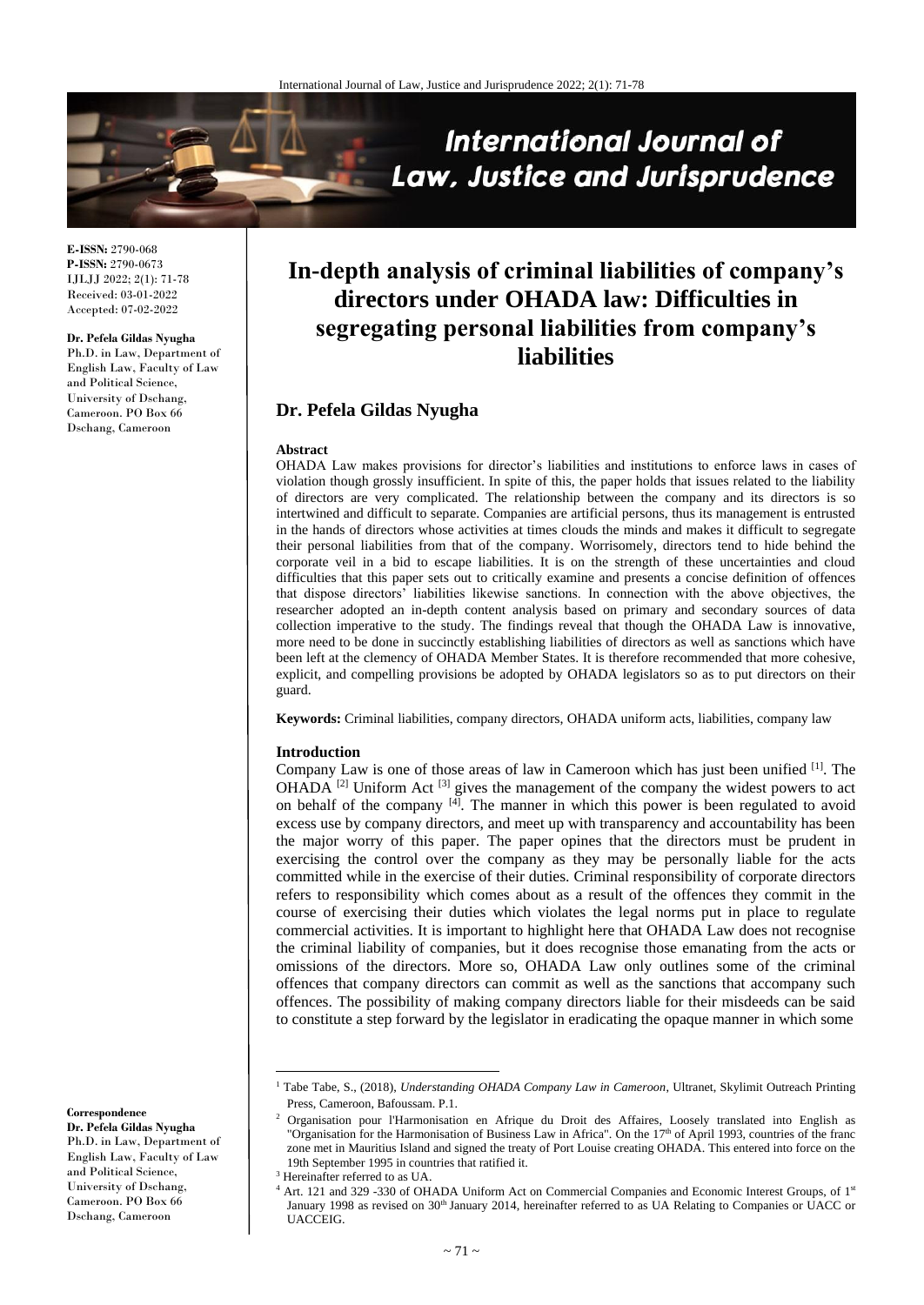directors carry on the business of the company. Directors found guilty of any management misdeeds are likely to engage either their criminal or civil liability or both depending on the circumstances at hand. Liability as used here refers to the ability or state of being legally obligated or accountable and enforceable by civil or criminal punishment [5]. This definition is derived from the well-known principle that every person has to answer or be responsible for his or her actions [6].

The relationship between the company, a legally fictional entity, and its promoters or managers is so intertwined and difficult to separate. Companies are said to be artificial persons and their existence is based on legal fiction. Companies are not individual persons, but rather persons who have some form of relationship with individuals [7]. As a result, company management is entrusted in the hands of directors whose activities at times clouds the minds and makes it difficult to segregate their personal liabilities from that of the company. However, to surmount such difficulties, the law has made possibilities to pierce the corporate veil so as to clearly identify the personal liabilities of directors. Another difficulty this paper resolve is how to clearly identify who to be held liable when the corporate veil is pierced. This is made possible through the theory of directing minds of the company and the identification theory.

Under the OHADA Uniform Act on Commercial Companies and Economic Interest Groups<sup>[8]</sup>, the concept of corporate entity of corporation have been recognized and accommodated. It provides in Article 98 that:

All companies shall have a legal personality with effect from the date of registration in the Trade and Personal Property Rights Register, except otherwise provided in this Uniform Act.

From this, we noticed that all registered companies in the OHADA system are attributed legal personality from the date of registration <sup>[9]</sup>. The separate personality of a company is a statutory privilege and it must be used for legitimate business purposes only. Where a fraudulent and dishonest use is made of the legal entity, the individuals concerned will not be allowed to take shelter behind the corporate personality. The Court will break through the corporate shell and apply the principle/doctrine of what is called as "lifting of or piercing the corporate veil". Sometimes, however, that "veil" can be "pierced". This occurs when its directors have acted illegally or they have otherwise assumed personal liability for a certain debt or contract. Statutes form the basis of the concept of lifting the corporate veil under OHADA Law. Some of its provisions reveal that shareholders and directors may be held liable for company's debts or torts. Article 78 of the UACC is to the effect that:

Founding members, as well as the first directors, managers, managing directors or other initial members of the management organs of the company, shall be jointly and

 $\overline{\phantom{a}}$ 

severally liable for torts arising either from the omission of a mandatory detail in the Articles of Association, or from the improper fulfilment of a prescribed formality in the formation of the company.

Therefore, OHADA Law embraces the doctrine of piercing the corporate veil  $[10]$  which aids in the identification of who to be held criminally liable in the face of any offence.

After establishing the possibilities of segregating liabilities of directors from Company's liabilities, it is eminent to discuss instances where the director can be criminally held liable for acts or omissions committed in the course of managing the affairs of the company. Quite a different legal question is raised when the relevant alleged offence is one which requires the prosecution to prove that the accused had the necessary *mens rea.* How can it be shown that a company had a criminal intent distinct from that of its directors? This difficulty will not arise when dealing with the criminal liabilities of directors because the *actus reus* and *mens rea* can easily be established.

Before the OHADA Uniform Acts, corporate criminal offences were dispersed in different legal instruments. The Act has the merit to have attempted a codification of the acts and omissions considered as criminal offences within the Company Law of the OHADA Zone. Article 5(2) of the Treaty creating OHADA indicates that Uniform Acts may contain criminal offences [11]. This is discretionary, meaning that they may not  $[12]$ . If they do not, it will be incumbent on the member states to provide them. The criminal provisions contained in the Uniform Acts are therefore a minimum and it is left on the member states to judge whether to improve upon them or not without however decriminalizing any provisions of the Uniform Acts [13]. This is one of the weaknesses raised in this paper.

The liability of company directors arises when the directors owe an obligation vis-à-vis the company or a third party but fail to perform the obligation, therefore causing the company or the third party prejudice  $[14]$ . Criminal liability of corporate directors can be engaged at different stages in the company's life. This will discussed at the level of formation of the company, during the operational phase of the company and offences relating to the dissolution of a company. Alongside the OHADA Uniform Acts, sanctions are provided by national legislations of the various member states in accordance with Article 5(2) of the OHADA Treaty. Article 5(2) of the Treaty gives the contracting states the power to determine sanctions for criminal offences

1

<sup>&</sup>lt;sup>5</sup> Garner, B.A., (1999), *Black's Law Dictionary*, 7<sup>th</sup> Ed., West Group, St Paul Minn, P.980.

<sup>6</sup> *Ibid.* See also Section 1382 of the French Code Civil.

<sup>7</sup> Chapple, C., (2014), "*The Moral Responsibilities of Companies*", Palgrave Macmillan, London, UK, P1.

<sup>8</sup> Hereinafter referred to as UA Relating to Companies or UACC or UACCEIG.

<sup>&</sup>lt;sup>9</sup> By Article 97 of the UACC, with the exception of sleeping partnerships (société en participation), all companies shall be registered in the trade and personal property rights register.

<sup>10</sup> Nguefack, Daonzeu G., (2019), "La Responsabilité Sociale des Entreprises dans l'Espace OHADA", Thèse de Doctorat en Droit des Affaires et de l'Entreprise, Université de Dschang.

<sup>&</sup>lt;sup>11</sup> En effet, l'article 5 du traité OHADA voue à son alinéa 2 un sentiment d'institutionnalisation d'un droit pénal dans l'espace OHADA en disposant que: « *les actes uniformes peuvent inclure des dispositions d'incrimination pénale; les Etats parties s'engagent à déterminer les sanctions pénales encourues* ». See Aguemon Khaled., (2013), "*Réflexion sur l'abus en droit des sociétés dans l'espace OHADA: contribution du droit français",* sous la direction de - M. Franck Marmoz. - Lyon: Université Jean Moulin (Lyon 3), PP.174-175.

<sup>12</sup> Pefela, Gildas Nyugha., (2020), "An Appraisal of Criminal Liabilities

for Business Offences under OHADA Law and the Penal Laws in Cameroon", *National Journal of Criminal Law, Volume 3, Issue 2.* Pp.17- 21.

<sup>13</sup> Anoukaha, F., Nah Thomas F., Tabe Tabe S., (2010) *The Law Governing Commercial Companies in the OHADA Zone: A Comparative Study with Ghanaian and Nigerian Laws*, France, Juriscope.P81.

<sup>&</sup>lt;sup>14</sup> Martor, B., Pilkington, P.N., Sellers, D.S., & Thouvenot, P.S. (2002), *Business Law in Africa: OHADA and the Harmonization Process,* London, GMB Publishing, P.69.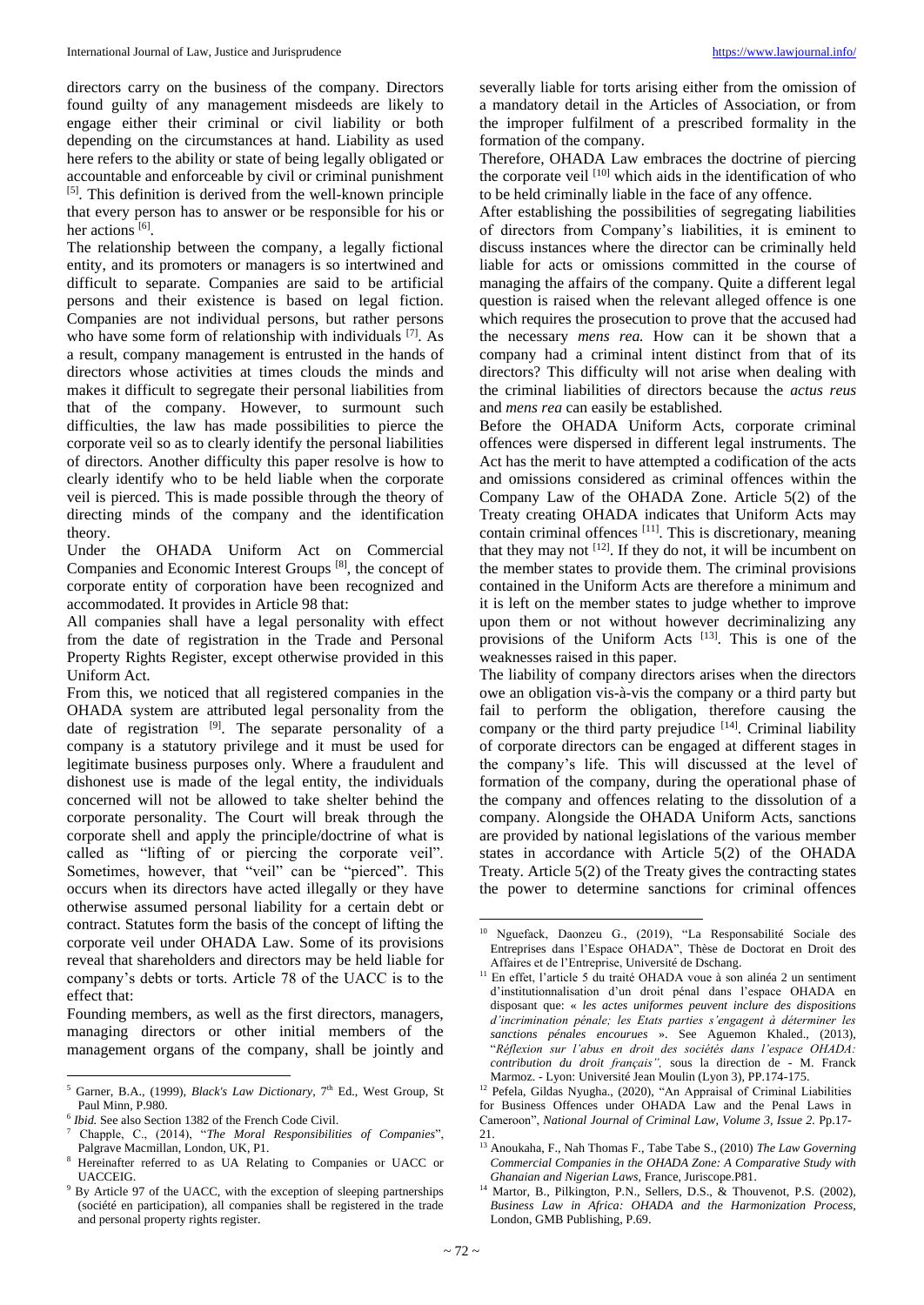contained in the various Uniform Acts, which offences include those committed by company directors in the performance of duties. It is on the strength of this provision that Cameroon has been cited as an example in this write-up to demonstrate how contracting states have been able to determine and implement sanctions for criminal offences contained in the various OHADA Uniform Acts<sup>[15]</sup>.

#### **Criminal Liability during Company Formation**

Company directors can be held criminally liable for offenses committed during the formation of the company. These offences among others include; publication of false facts, tender of false facts, fraudulent increase of the value of the contribution in kind, false declaration of the notary etc [16].

#### **Publication of False Facts**

Closely associated with the offence of sharing fictitious dividends when the company is already operating is the offence of publication of false facts during formation of the company. Publication of false facts is stipulated in Article 887 (4) of the OHADA UACC. This Article provides punishment for any person who in order to obtain subscriptions or payments, knowingly publishes names of persons falsely designated as being or expected to be linked to the company in any capacity whatsoever  $[17]$ . A reading of this article shows that for this offence to be committed, false facts have to be published with the objective to obtain subscription of payment. The mode of publication of these facts is therefore immaterial to the commission of the offence. Publication can take the form of notices published in the Trade and Personal Property Rights Register (TPPCR) [18] or in the official journals of the member states. In addition, publication is not restricted to any time and so can be invoked a long time after the untrue of false facts have been published <sup>[19]</sup> In Cameroon, this offence is punishable with an imprisonment term of from Two to Five years and a fine of from Five hundred thousand (500.000) to five million (5.000.000) franc CFA or with only one of these fines  $^{[20]}$ .

Section 89(1) of the Companies Ordinance of the 1958 Revised Law of the Federation of Nigeria<sup>[21]</sup> is to the effect that directors who publish any untrue statements aimed at misrepresenting the public shall incur punitive sanctions [22] Thus, under this Section, if a prospectus is issued containing any untrue statements any person who authorised the issue of such a prospectus will be found guilty of an offence liable for a term not exceeding two years and a fine not exceeding five hundred pounds or both such imprisonment and fine

 $\overline{\phantom{a}}$ 

unless he could prove that such statement at the time of publication was immaterial or that he had reasonable believe that up to the time of issue of the prospectus, he believed that the statement was true  $^{[23]}$ .

# **Fraudulent Increase or Decrease of the Value of the Contribution in Kind**

This is liability incurred as a result of the gross overvaluation or under-valuation of contribution in kind. Contribution towards the share capital of the company can either be in cash or in kind <sup>[24]</sup>. Contribution in kind assessors are usually appointed to evaluate whether or not the value of the in-kind contribution are up to the cash value of the other share. Due to an increase in business dishonesty, some contributions in kind assessors are seen to either over evaluate or under evaluate these contributions. To deter contribution in kind assessors from these malpractices, the Uniform Acts punishes whoever fraudulently causes a contribution in kind to be given an assessment which is above or below its real value  $[25]$ . To be regarded as an offence and thus punishable, there must be an attribution of a value that is above the real value of the contribution in kind and this attribute must be done recklessly or fraudulently [26].

#### **False Declaration of the Notary**

Founders and first members of management organs within the OHADA Zone are under an obligation to deposit with the TPPCR a declaration in which they describe all the actions carried out towards the regular formation of the company [27] . In the declaration, they are expected to affirm that such formation has been carried in conformity with the Uniform Acts<sup>[28]</sup>. Any notary who fails to follow or respect this procedure who does so fraudulently shall be punished. It shall be born in mind that a notary is a shadow director of the company  $[29]$  Article 887(1) of the UACC states that by the establishment of the material statement of subscription and payment or of the depository's certificate, whoever knowingly certifies as true and authentic subscriptions he knows are fictitious or declares that the funds which not have been placed definitely at the disposal of the company have been effectively paid, shall incur a punitive sanction  $[30]$  To be regarded as falsehood, the notary has to confirm the truth and authenticity of the subscription which he knows to be fictitious and the acceptance that funds which have not been placed definitely at the disposal of the company have been effectively placed. Punishment for this offence within the Cameroonian context is found in Article 5(a) of the 2003 Law with a fine of from five hundred thousand (500.000) to five million (5.000.000) franc CFA or with an imprisonment term of from three months to three years or both such imprisonment and fine [31].

1

<sup>&</sup>lt;sup>15</sup> See the Cameroonian Law No 2003/008 of 10 July, 2003 and Senegalese Law No 98/22 of 26 March, 1998 as well as Law N°2016/007 of 12 July 2016 on the Penal Code of Cameroon.

<sup>16</sup> See article 887 of the UACC.

<sup>17</sup> Also see Tsopbeing, Marcel Williams., (2019), "L'ordre Public en Doit des Sociétés Commerciales de l'OHADA", Thèse de Doctorat en Droit Privé, Université de Dschang.

<sup>18</sup> Hereinafter referred to as TPPCR. <sup>19</sup> Article 890 of the OHADA UACC.

<sup>&</sup>lt;sup>20</sup> Article 18 Law N° 2003/008 of 10<sup>th</sup> July 2003, relating to the Repression of offences contained in certain Uniform Acts of OHADA, hereinafter referred to as "the 2003 Law".

<sup>&</sup>lt;sup>21</sup> Companies Ordinance Cap 37 of the 1958 revised Laws of the Federation of Nigeria.

 $22$  This rule have been codified in England by Section 1250 of the 2006 C.A. Subsection one of this section punishes persons (including directors) who provide information they know to be misleading, false or deceptive to the public.

 $23$  For similar provisions under the French Law, see Section 10 of the 2006 French Act.

<sup>&</sup>lt;sup>24</sup> See Article 37 of the UACC.

 $25$  Article 887 (4) of the UACC.

<sup>26</sup> Kojouo, Christian Valdano., (2019), "La Lutte Contre la Fraude en Droit des Sociétés Commerciales OHADA ", Thèse de Doctorat en Droit Privé, Université de Dschang.

<sup>&</sup>lt;sup>27</sup> Article 76 of the OHADA UACC. <sup>28</sup> *Ibid.*

 $29$  A shadow director is an individual who is not a named director but who nevertheless controls or directs to an extent the affairs of the company.

 $30$  Article 15(1) of the Law of 24<sup>th</sup> July 1987 in France contains similar provisions.

<sup>&</sup>lt;sup>31</sup> See Article 5(a) Law N° 2003/008 of 10<sup>th</sup> July 2003, relating to the Repression of offences contained in certain Uniform Acts of OHADA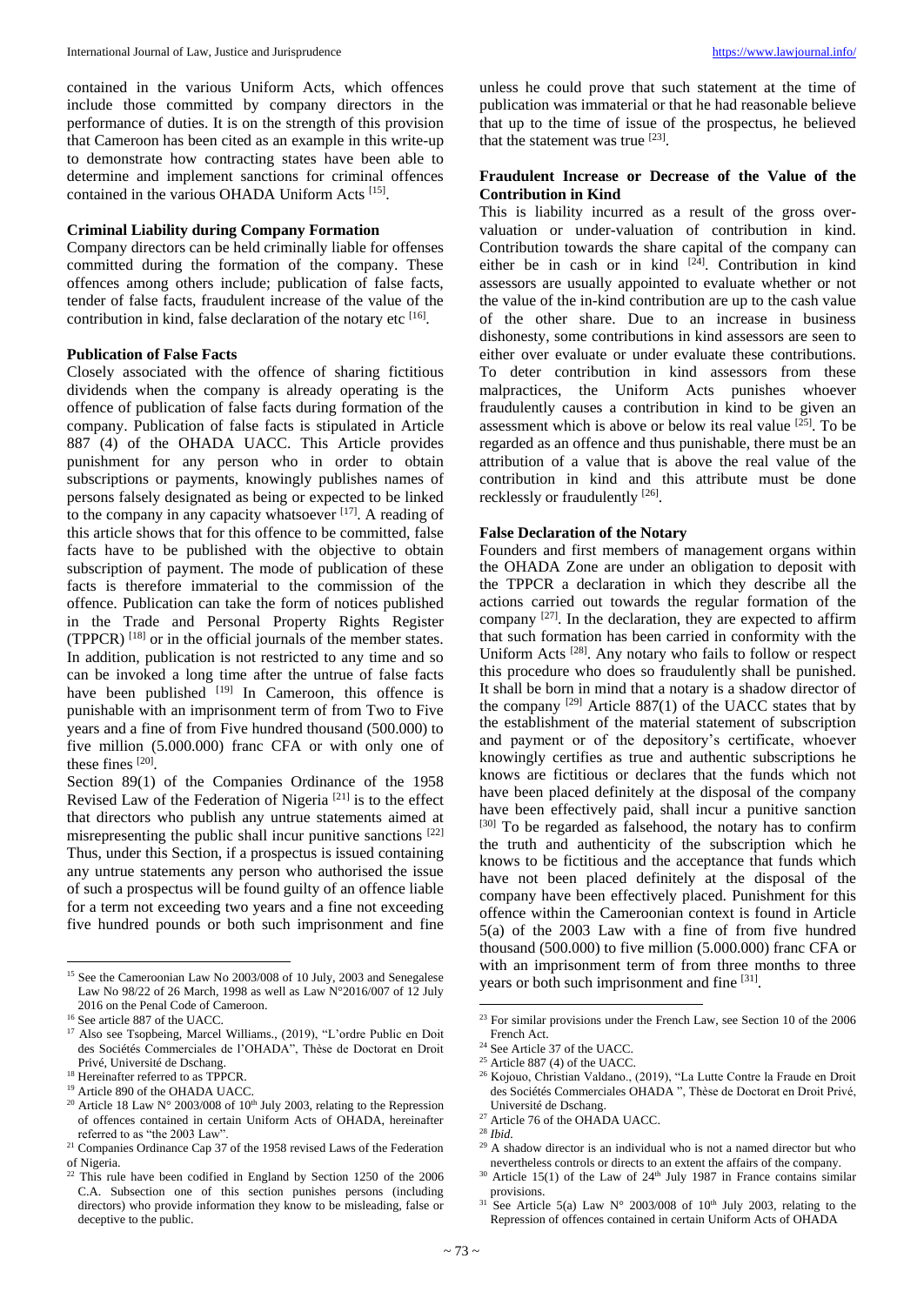This offence is also found in Section 94(1) of the Companies Ordinance. In this Section, it is stated that a company with a share capital could not commence any business or exercise any borrowing powers except:

- In case where any share of the company has been offered to the public for subscription, shares held subject to the payment of the whole amount therefore in cash have been allotted to an amount not less than the minimum subscription;
- Every director of the company has paid to the company on each of the share taken or contacted to be taken by him, and for which he was liable to pay in cash, a proportion equal to the proportion payable on the application and allotment on the shares offered for public subscription or in the case of a company which did not issue a prospectus inviting the public to subscribe for its shares, on the shares payable in cash; and
- There has been filed with the registrar a statutory declaration by the secretary of one of the directors, in the prescribed form that the aforesaid conditions have been complied with [32].

#### **Acquisition of Shares through Fictitious Means**

Apart from issuing shares before incorporation or after fraudulent incorporation, the founders and first managers of the company can also be found criminally liable if they acquire shares through fictitious means to meet up with their minimum capital <sup>[33]</sup> In fact, Article 887(1) of the Uniform Act provides that "whoever… certifies as true and authentic subscriptions he knows are fictitious or declares that the funds which have not been placed definitely at the disposal of the company have been effectively paid, shall incur a punitive sanction". Subsection  $(3)^{[34]}$  and  $(4)^{[35]}$  of the same Article also punishes persons who present as true subscriptions and payment which in reality do not exist. This is because the capital of the company is the only asset of the company that creditors can rely on for the settlement of claims should the company goes out of business.

### **Offences Relating to Public Call for Capital**

Any chairman, director or general managers of companies who issue transferable securities offered to the public, without a notice being inserted in a newspaper empowered to publish; or fails to observe the requirements for publication or prospectuses or circulars, shall incur punitive sanction <sup>[36]</sup>. The same penalty shall be applicable to persons who act as an accessory in the transfer of transferable securities in violation of the provisions of this article [37].

 $\overline{\phantom{a}}$ 

<sup>36</sup> See Moho, Fopa Eric Aristide., (2014), "L'ordre Public en Doit Commercial de OHADA", Thèse de Doctorat en Droit Privé, Université de Dschang.

# **Criminal Liability for Offences Committed During the Operational Phase of the Company**

After the company has been properly formed, it has to go operational, that is, starts doing business in order to realise its objectives. It is during this stage of the company's life that most corporate crimes are committed. The offences committed at this stage can be conveniently group under three headings namely: Offences relating to management rules, convening meetings and control of the company. In other words, these are offences relating to the management and administration of companies.

#### **Offences related to Management Rules**

This offence relates to the day-to-day management of the company. As fiduciaries of the company, directors are called upon to manage the company in a way that it will benefit both the company and its shareholders. In other words, directors are expected to act in good faith and in the best interest of the company. Where directors fail to observe these management rules as laid down, they will be criminally liable. Some of these rules include: rules relating to the modification of capital, rules governing public calls for capital, use of company assets and sharing of dividends.

#### **Modification of Capital of the Company**

This is an offence that relates to the increase of capital or reduction of capital of the company. Directors at any time can request for the modification of the company's share capital so long as the company remains a going concern. The alteration of capital in the absence of any contrary provisions must be subjected to the rules of modification as laid down in the OHADA UA. The non-respect of these rules automatically commits the criminal liability of the directors. For example, during capital increase, any director, chairman of the board of directors, chairman and the managing directors, general manager, managing director or Assistant managing director of a Public Limited Company who on the occasion of an increase of capital issues shares or share denomination without due compliance with the preliminary formalities for an increase of capital shall incur punitive sanctions <sup>[38]</sup>. Under the Cameroon 2003 Law, this offence is punishable with an imprisonment term of from three months to three years or with a fine of from one hundred thousand (100.000) to one million (1.000.000) franc CFA.

The share capital of the company can as well be reduced. Any reduction of the company's capital made without respecting the equality of shareholders or without communicating the proposed reduction to auditors within the prescribed limit is sanctioned by the OHADA UA <sup>[39]</sup>. The punishment for this offence is an imprisonment term of from three months to three years and a fine of from one hundred thousand (100.000) to one million (1.000.000) franc CFA or with only one of these punishments [40].

## **The abusive use of Company Assets/credit of the company**

Directors can use the assets of the company in an abusive manner. This occurs when they take advantage of the broad powers conferred on them to attain personal benefits at the

**.** 

<sup>&</sup>lt;sup>32</sup> Section 94(1) of the Companies Ordinance Cap 37 of the 1958 revised Laws of the Federation of Nigeria.

<sup>&</sup>lt;sup>33</sup> Section 761 (2) of the UACC.

 $34$  Article 887: The following shall face a criminal charge:  $3^{\circ}$ ) those who knowingly, by fictitious subscription or payment or by publication of subscription or payments that do not exist or any other false facts, have obtained or attempted to obtain subscriptions or payments;

 $35$  Article 887: The following shall face a criminal charge:  $4^{\circ}$ ) those who, knowingly, in order to initiate subscriptions or payments, have published the names of designated persons, untruthfully, as being or expected to be related to the company in any capacity; those who fraudulently, have allocated to a contribution in kind, a higher valuation than its real value.

<sup>37</sup> Article 905 UACC.

<sup>38</sup> Article 893 (2) of the UACC.

<sup>39</sup> Article 896 of the UACC.

<sup>40</sup> Article 14 of the 2003 Law.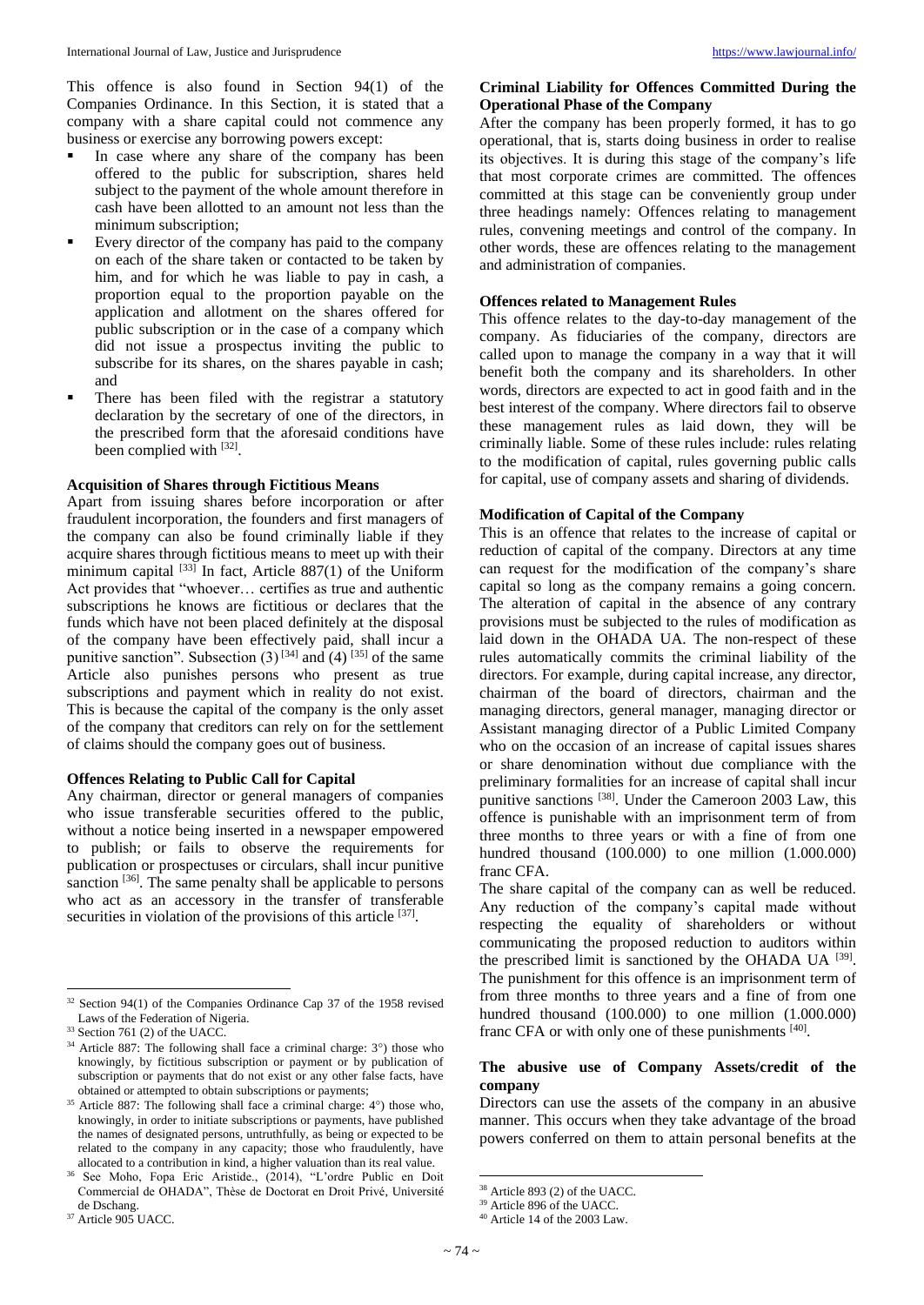expense of the company and its stakeholders [41]. By the provisions of Article 891 of the OHADA UA.

Any manager of a Private Limited Company, directors, Chairperson Managing Director, General Manager, Managing Director or assistant managing director who, in bad faith, use the assets or credit of the company in a way they know is against the interests of the company, for personal, material or moral ends, or in favour of another corporate body in which they have an interest directly or indirectly, shall be criminally liable [42].

It could be discerned from this provision that directors shall incur punitive sanctions where they use the property of the company in bad attainment of personal ends. Thus, to be sanctioned as a criminal offence, the wrongful intention to use the property and the act of actually using it must be established. Worthy of note is the fact that although this article refers to Private Limited Companies only, commentators have stated that it applies to Public Limited Companies just like to Private Limited Companies [43]. Abusive use of company assets can also be extended to include embezzlement of the company's property or using it in such a way that it was the director's personal property.

In compliance with Article 5(2) of the OHADA Treaty which gives member states powers to determine sanctions to be applicable to offences laid down by the UA, the Cameroonian 2003 Law punishes with the imprisonment term of from one to five years and with a fine of from two million (2.000.000) to twenty million (20.000.000) francs CFA any manager who in bad faith, uses the assets or credit of the company in a way they know to be against the interest of the company for their own personal material or moral ends or in favour of another corporate body in which they have an interest [44]. This offence is a serious one judging from the gravity and degree of the sanction meted out to directors/managers who breach this provision.

Under company law, the duties imposed on directors are put in place to prevent the directors from using their powers to achieve personal benefits. Thus, where directors act so as to confer a benefit for themselves, or on an outsider, or some to injure certain members of the company, or in disregard of their duties, they can be held to have acted in bad faith and not in the best interest of the company [45] and consequently will be liable.

## **Non Respect of Management Rules Relating to Sharing of Dividends and Publication of Summary Financial Statements**

In any business, it is essential to have comprehensive, accurate and up-to-date financial information. The accounting records of the company must therefore explain the transactions of the company with reasonable accuracy at any time and the financial position of the company. These financial records are also to be published and presented to shareholders. This can be published in newspapers empowered to publish legal notices in member states. The purpose of the publication is to make the financial situation

 $\overline{\phantom{a}}$ 

of the company known to third parties who have dealings with the company. As a result, they must be accurate. By virtue of Article 889 of the OHADA UACC, criminal responsibility lies where any company executive, in the absence of an inventory or by means of a fraudulent inventory share, fictitious dividends among shareholders or partners of the company. Also punitive sanctions shall be incurred by the executives who publish or present to shareholders or partners an inaccurate account of the year's transactions, the financial situation or the company's assets, with a view to concealing the true circumstances of the company [46].

To guard against the non-respect of this management rule, the OHADA UA punishes corporate directors who in the discharge of their duties present or publish any inaccurate annual summary financial statement for each fiscal year, not showing a true picture of the company's transactions for that year, its financial situation and that of the property with the view of hiding the company's true picture to its shareholders with an imprisonment term of from one to five years and a fine of from two million (2.000.000) to twenty million  $(20.000.000)$  francs CFA  $[47]$ . This punishment like that prescribed in Article 9 of the 2003 Law, seems to be more severe than the other sanctions provided by this law. Following the trend of events in the business world, this severe sanction can be regarded as an attempt by the Cameroonian legislator to avoid company failure through mismanagement which has become the order of the day.

Any corporate director who knowingly in the absence of any inventory or by means of any fraudulent inventory proceeds to share fictitious dividends is contravening management rules and shall therefore incur punitive sanctions [48] . The idea here is not the sharing of dividends but rather the sharing of fictitious dividend. Fictitious dividends as used here refer to dividend that does not correspond to the profit realized by the company at the moment of distribution. Fictitious dividends can come from the capital of the company, or from reserves paid in anticipation of future profits, while fictitious sharing can take the form of giving the shareholders not their due or giving some shareholders more dividends than they deserve and some less than what they deserve for no just reason.

Punishment for this offence is found in Article 7 of the 2003 Law with an imprisonment term of one to five years and a fine of from one million (1.000.000) to ten million (10.000.000) francs CFA or with one of these sanctions only [49] .

#### **Offences related to Convening Meetings**

Corporate meetings of shareholders are expected to be called at least once during the company's fiscal year and in particular after six months at the close of the financial year. Every shareholder or partner of the company has the right to participate in these meeting [50]. The reason behind this meeting is that it constitutes the only forum whereby corporate directors are called upon to give an account of their stewardship to the shareholders as well as obtain their vote for the activities that they carried out for the past year. The power to call these meetings rests on the directors.

**.** 

<sup>41</sup> Anoukaha, F., *et al.,* (2002), *op.cit.,* at P.268.

<sup>42</sup> See Article 891 UACC.

<sup>43</sup> Pougoue, P.G., Anoukaha, F., & Nguebou, T. J., (1998) *"Le Droit des Sociétés Commerciales et du GIE OHADA"*, Yaoundé, PUA. Pp. 129- 130.

<sup>44</sup> Article 9 of the 2003 Law.

<sup>45</sup> Hicks, A. and Goo, H.S., (2008), *Cases and Materials on Company*  Law, 6<sup>th</sup> Ed., Oxford: OUP. P.342.

<sup>46</sup> Article 890 UACC.

<sup>47</sup> Article 8 of the 2003 Law.

<sup>48</sup> Article 889 of the UACC.

<sup>49</sup> Article 7 of the 2003 Law.

<sup>50</sup> Article 892 of the UACC.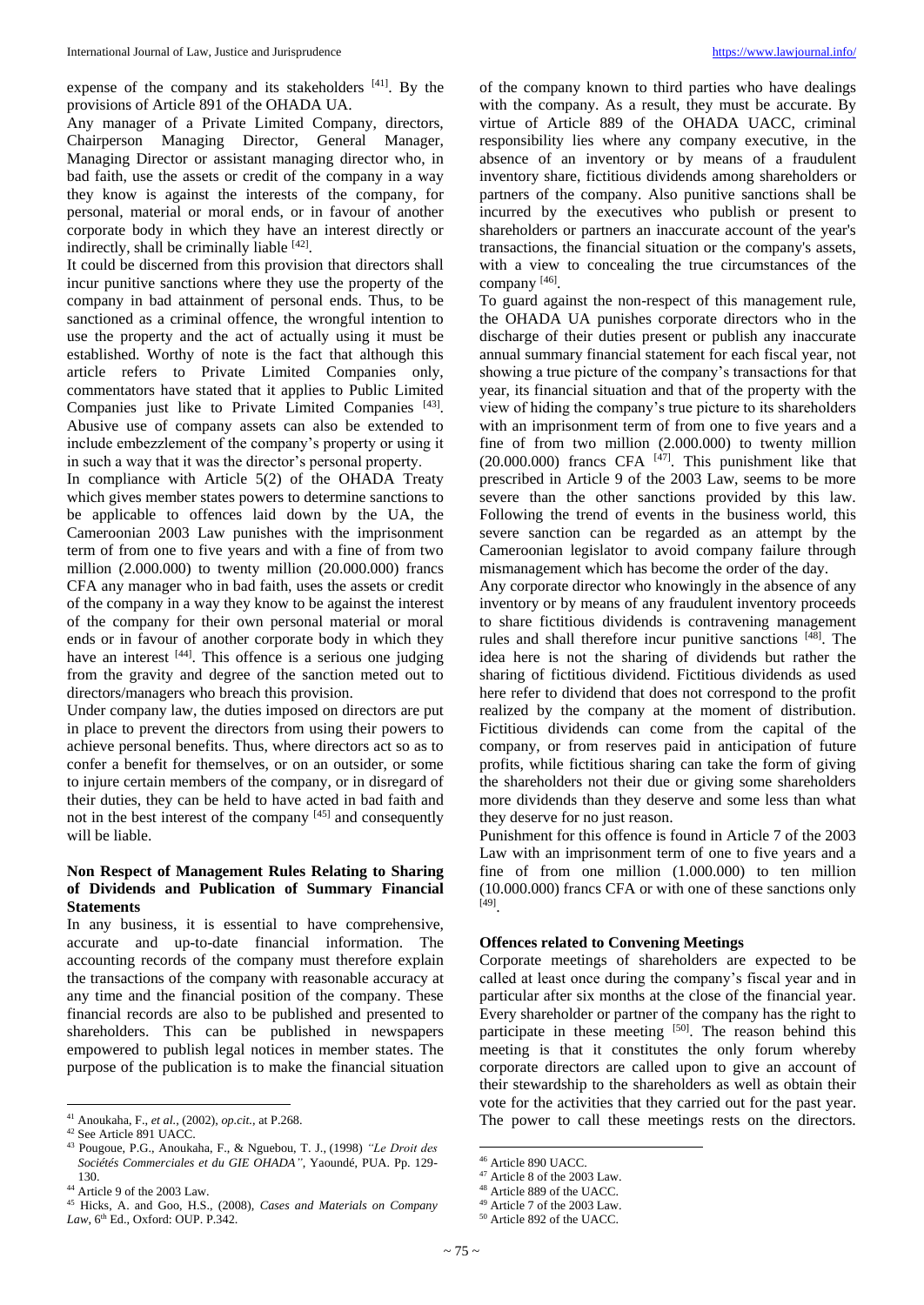Where they fail to convene these meetings or violate laid down rules for convening such meetings or prevent some shareholders from attending these meetings, they shall be held liable <sup>[51]</sup>. This offence is punishable by Article 10 of the 2003 Law with an imprisonment term of from three months to two years or a fine of from fifty thousand  $(50.000)$  to one million  $(1.000.000)$  francs CFA  $^{[52]}$ . However, for these sanctions to be meted out, it must be established that his actions were intentional. This means that mere negligence on the part of the director will not call for any criminal sanction. It is recommended that, where this causes injury to the shareholder concern, he or she should bring an action in torts against the director to recover damages.

#### **Offences Relating to the Control of Companies**

This offence consists of failure to appoint or convene auditors, likewise analysing the obstacle to control the company by the appointed auditors.

#### **Offences Relating to Audit of Companies**

Failure to appoint statutory auditors when this is required by law or failure to convene them to the general meeting of shareholders is an offence incurring punitive sanctions [53]. Also whoever, in his own name or as a member of an auditors company, knowingly accepts, performs or maintains the duties of an auditor, notwithstanding legal incompatibilities shall incur a punitive sanction [54]. Furthermore, any auditor who, either in his own name or as a member of an auditor's company, knowingly gives or confirms false information on the situation of the company or fails to reveal to the public prosecutor's office any offences which may have come to his knowledge, shall incur a punitive sanction [55]. Such actions will become timebarred three years from the date of the commission of the tort or from the date of its disclosure. However, where the action qualifies as is a crime; it shall only lapse after ten years. According to OHADA UA, the company's auditor and shareholders have the obligation to alert shareholders and the competent court.

#### **Obstacle to Control the Company by the Auditors**

The company's auditors play an important role in alerting the company in case of any suspicious facts. Indeed, alerting the company is the primary responsibility of the auditors, who are supposed to be engaged in the diligent examination of accountancy documents and reports of the company. Auditors also have the obligation to request from the management explanations for any inaccuracies and in such a case, an imminent response from the management is required within a month of receipt of such a letter to provide explanation of the situation and propose measures taken or to be taken to remedy the situation.

In the case where shareholders have been informed of the management's failure to provide information, shareholders can seize the competent court to appoint one or two experts. The latter would have the power to examine the managerial operations and submit a report.

Finally, any company executive or any person in the service of the company who knowingly, obstruct verifications or audit by auditors or refuse to communicate to them on the spot, all the documents needed for the performance of their duty, in particular all contracts, books, accounting documents and minutes registers, shall incur a punitive sanction [56].

## **Criminal Liability for Offences Committed When the Company Becomes Insolvent**

Directors can be held liable for pre- insolvency transactions, simply due to the decisions they take (actions or omissions) that lead to the economic viability or not of their firms. This is demonstrated in their daily transactions doing company business. Under the OHADA Law, directors may be liable, either because of wrongful trading, fraudulent trading, or misfeasance, also called breach of fiduciary relationship. Wrongful trading is when directors, on becoming aware that an insolvent liquidation is likely, do not take adequate and necessary steps to minimize the potential losses of the company's creditors. For example, directors should cease trading and initiate insolvency proceedings [57].

Again, any manager of a Private Limited Company, directors, chairman and managing director, general manager, managing director who, in bad faith, use the assets or credit of the company in a way they know is against the interests of the company, for personal, material or moral ends, or in favour of another corporate body in which they have an interest directly or indirectly, shall incur a punitive sanction <sup>[58]</sup>. This punitive sanction is extensive to whomever knowingly, prevents a shareholder or a partner' from participating in a general meeting [59].

Directors shall be held liable for fraud, especially if it is as a result of their personal transaction which is of course deemed to be fraudulent. Directors can either be fraudulent in their dealings in the case a winding-up is already anticipated, or in the event of the numerous transactions between the company and creditors, as well as showing misconduct in the event of winding up. This can also apply in the case of falsification of the company's books and records. Alternatively, directors will be liable for fraud in the event of a material omission(s) from statements relating to company affairs, and lastly by the false representation made to creditors. The OHADA legislator relies on the UACC which states that, fraud is established, only when there is a willful and knowingly publication of the company's accounts. In order for directors to be held culpable of the offence of fraud, they must have acted intentionally and knowingly.

Although corporate directors are called upon to exercise care, skill and due diligence as well as to be transparent and accountable when managing the company for the benefit of the corporate entity as a whole, circumstances do crop up where the actions or management mistakes of these directors plunge the company into insolvency. During this

**.** 

<sup>51</sup> *Ibid.* see also Sections  $66(2)$ ,  $67(11)$  and  $72(6)$  of the Nigerian Companies Ordinance.

<sup>52</sup> Article 10 of the 2003 Law.

<sup>53</sup> Article 897 UACC.

<sup>54</sup> Article 898 UACC.

<sup>55</sup> Article 899 UACC.

<sup>56</sup> Article 900 UACC.

<sup>57</sup> See Goghoue, Tchomte E.M., (2019), La Problématique du Redressément Judiciaré des Enterprises dans l'Espace OHADA: Le Cas du Cameroun. Thèse de Doctorat en Droit Privé, Université de Dschang. <sup>58</sup> Article 891 UACC.

<sup>59</sup> Article 892 UACC. This Article sanctions whomever knowingly, prevents a shareholder or a partner from participating in a general meeting.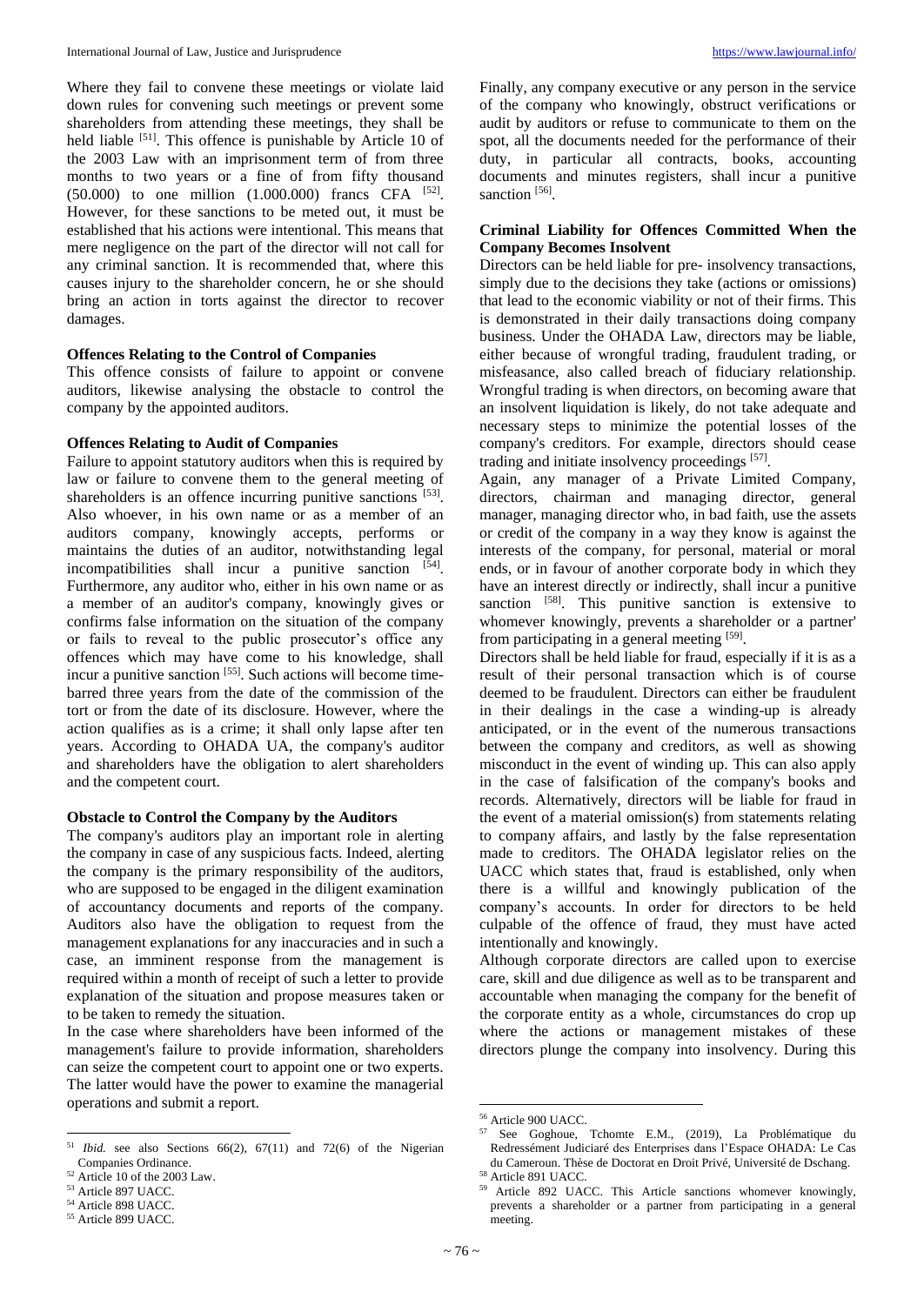period of insolvency, some directors usually act in a way that requires that they should be sanctioned criminally [60].

Also, in the case of Re Maidstone Building Provisions Ltd <sup>[61]</sup> and *Re Augustus Barnet & Sons Ltd*, <sup>[62]</sup> it was held that corporate directors who in the course of carrying on the business of the company acts in a fraudulent manner shall be held criminally liable for such act. This Common Law position has been adopted by the OHADA legislator in Article 233 of the Uniform Act on Collective Proceedings and Clearing-off Debts. The article punishes any director or directors who resort to fraudulent trading by fraudulently hiding the corporate body of debtors of sums of money that it does not owe either in entries or by public acts or commitments under private deed or in a balance sheet; or stipulating with a creditor on behalf of the corporate body, special benefits because of his vote during deliberations of the general body of creditors or who have concluded with a creditor a special agreement from which the creditor or creditors would enjoy a benefit to be borne by the assets of the corporate body, with effects from the date of the decision declaring cessation of payments [63]. In Cameroon, this offence of fraudulent trading is punishable by the imprisonment term of from five to ten years [64].

## **Conclusion and Recommendations**

This research paper is of the opinion that the Uniform Acts with regards to responsibilities of company agents, has provisions that better protect persons dealing with a company. The Uniform Acts has extended liability by providing specific provisions that would arise in defined circumstances. This in a way fills up all the loopholes which the general provisions might have. Thus it provides better protection to third parties and shareholders who are persons dealing with a company. Also, even though the Uniform Acts has not been specific as to the nature of the sanction in situations of criminal responsibilities, it has made provisions for offences which could be committed throughout the lifespan of the company. This could be regarded as a great innovation

It is recommended that the most advisable way for directors to minimize their risk of liability is through risk management. This means that directors must always be mindful of risks, hence examine situations cautiously by thinking ahead of time with respect to potential consequences, actions and decisions. OHADA Law is of the opinion that risk should not be managed instinctively but rather prognostically. The OHADA Uniform Act of 24 March 2000 on the Organization and Harmonization of Accounts of Enterprises talks about the incrimination of directors who refuse to either publish the company inventory, the financial statements, the management report and the social report, annually [65].

In addition to these organs, the legislator, conscious of the fact that their desire to protect investment within the subregion will not be complete if action is limited only to these structures, had also previewed certain sanctions for any

 $\overline{\phantom{a}}$ 

eventual breach of duties by the directors. This, therefore, justifies the reason for the provisions of sanctions on directors for breach of duties as a means of ensuring compliance with good governance principles. These sanctions both civil and criminal are a clear indication of heading in the right direction to guarantee a secure legal business environment, which is the general objective of the OHADA Law. Effective implementation will favour director's efficiency, transparency and accountability which will instill confidence in the business arena. However, the applicability of the OHADA Law is not really uniform as the sanctions are left at the discretion of the member states to decide upon in their respective domestic laws.

The principle that OHADA provides a definition of what constitutes an illegal action, and the Member States provide sanctions is a dangerous approach [66]. Viewed with an 'eagle eye', this situation causes at least two major problems. First, the fact that each member country has the right to enact sanctions to infractions provided by OHADA makes it very difficult to understand the system as a whole. There will still be a problem of security and predictability. Investors and other stakeholders usually seek to know in advance what their remedies would be in case directors commit illegalities in the exercise of their functions. By not settling this issue at the OHADA level, the organization for harmonization of business law in Africa<sup>[67]</sup> has disregarded a very important area in which coordination is crucial. Also, leaving it up to each member country to determine the sanctions makes the Common Court of Justice's [68] role confusing, and weak in enforcing OHADA. The paper therefore strongly recommend a unified law that will have a general punitive sanction to Member States under a uniform OHADA Law applicable to all the signatories of the OHADA Treaty.

Regarding the applicability of the OHADA UA, The challenges to the Common Law jurist were legion from inception. The provisions of Article 42 of the treaty of 1993 [69], which stipulated that French was the official working language was abhorred  $[70]$ . Mercifully, the provision of the article was amended on the  $17<sup>th</sup>$  day of October 2008 in Quebec, Canada. This amendment was to include French, English, Spanish and Portuguese as the working languages of OHADA [71] . However, the challenges are still poignant and compelling, in appreciation of the fact that the Acts prescribe modes of commencement which are alien to Common Law procedure. The absence of an accurate English translation of the OHADA text is the nightmare of Anglophone jurist <sup>[72]</sup>. Conscious of this discrepancy of the legal divide, legal unification concise laws have pre-

1

<sup>60</sup> Article 231 of the OHADA Uniform Act on Collective Proceedings and Clearing-off Debts (UACPCD).

<sup>61</sup> [1971].

<sup>&</sup>lt;sup>62</sup> [1986] BCLC 170.

<sup>&</sup>lt;sup>63</sup> See Article 233 of the Uniform Act on Collective Proceedings and Clearing-off Debts.

<sup>64</sup> Article 30 of the 2003 Law.

<sup>65</sup> See Article 8 of the 2003 Law.

<sup>66</sup> *Ibid.*

<sup>67</sup> Organization Pour L'Harmonisation en Afrique du Droit Des Affaires.

<sup>68</sup> The Common Court of Justice and Arbitration (CCJA) is the supranational, apex court of OHADA, an organization that currently covers seventeen countries in West and Central Africa. The seat of this court is in Abidjan, Côte d'Ivoire. It covers the Member States.

<sup>69</sup> See Article 42 of the OHADA Treaty.

<sup>70</sup> See Nelson Enonchong., (2007) "The Harmonization of Business Law in Africa: Is Article 42 of the OHADA Treaty a Problem?", *Journal of African Law* [Vol. 51, No. 1,](https://www.jstor.org/stable/i27607975?refreqid=excelsior%3A1be40c751192392f93ff78a1072b35f3) Pp. 95-116.

<sup>71</sup> See generally Anne Afong., (2019), *A Practitioner's Guide to the application of the OHADA Uniform Acts: Mortgages under the OHADA Uniform Acts*, 2nd Ed., Cradlelight Books, Buea-Cameroon.P.xvii.

<sup>&</sup>lt;sup>72</sup> Nelson Enonchong., (2007), *loc.cit.* See also Justin Melong, (2013), « Implementation of Ohada laws in a bilingual and bijural context: Cameroon as a case in point », *Revue de l'ERSUMA: Droit des affaires - Pratique Professionnelle*, N° 2 - Mars 2013, *Etudes*. Pp. 55-75.